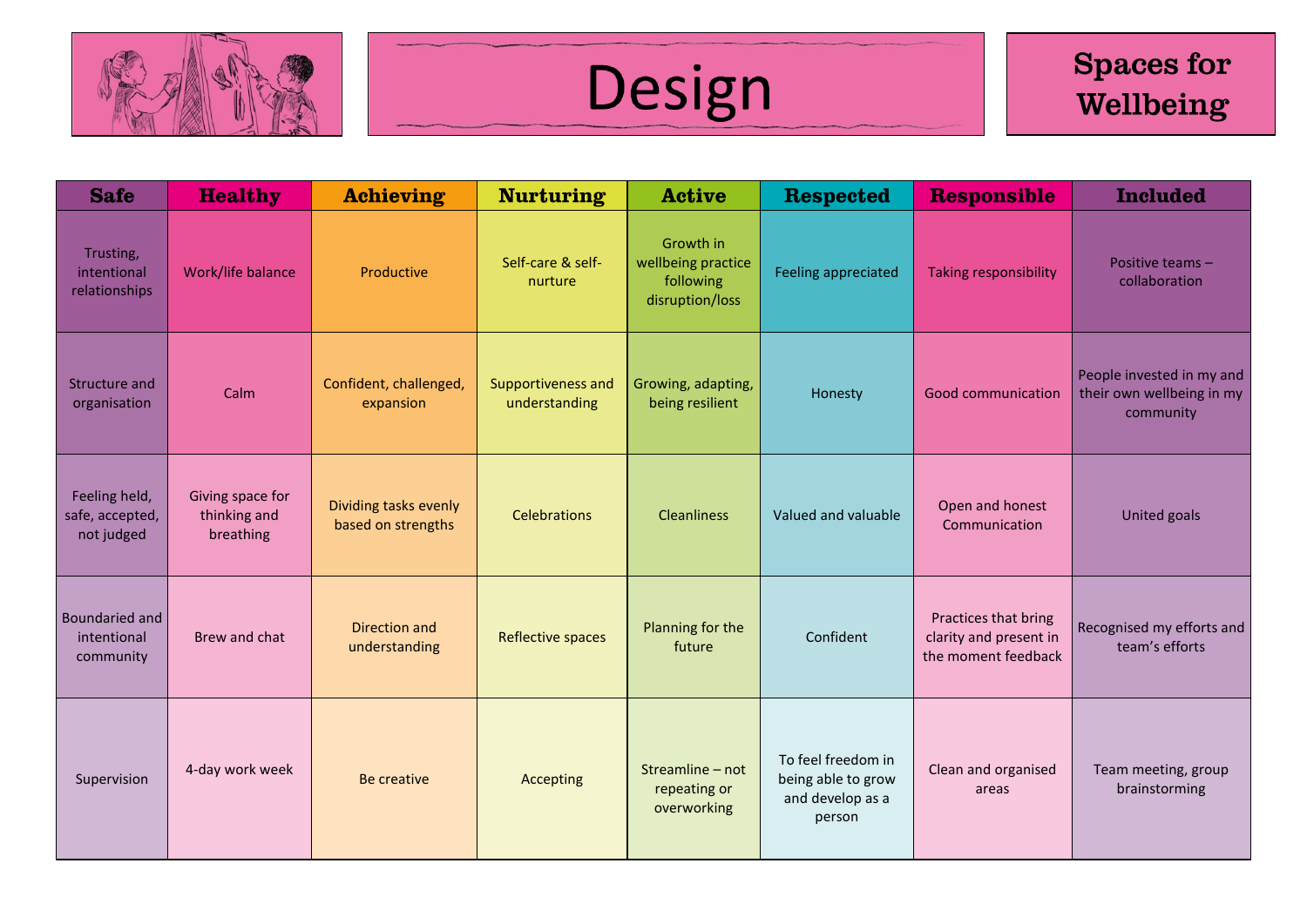| <b>Safe</b>              | <b>Healthy</b>                                                                 | <b>Achieving</b>                                                                                              | <b>Nurturing</b>                                                                  | <b>Active</b>                                                            | <b>Respected</b>                                               | <b>Responsible</b>          | <b>Included</b>                                                                                                                       |
|--------------------------|--------------------------------------------------------------------------------|---------------------------------------------------------------------------------------------------------------|-----------------------------------------------------------------------------------|--------------------------------------------------------------------------|----------------------------------------------------------------|-----------------------------|---------------------------------------------------------------------------------------------------------------------------------------|
| Security                 | <b>Emotional literacy</b>                                                      | Togetherness                                                                                                  | Listening culture                                                                 | <b>Knowing and</b><br>building on<br>strengths                           | <b>Feel valued</b>                                             | Thinking space by<br>myself | Ease and joy as something<br>we share                                                                                                 |
| Safety -<br>consistency  | Time to build trust<br>and understanding<br>of shared purpose<br>and strengths | Unity                                                                                                         | Support                                                                           | Fix the world                                                            | Understand our<br>potential but also our<br>limits/constraints | <b>CPD</b>                  | Active listening - reflecting<br>back so I feel heard                                                                                 |
| Safe and<br>supported    | Down time<br>Resting                                                           | Empowered                                                                                                     | Building our skill in<br>staying with<br>uncertainty, difficultly<br>& discomfort | <b>Building gratitude</b><br>and pauses into<br>our business<br>meetings | Respected                                                      | Meaningful experience       | To feel recognised                                                                                                                    |
| Debriefs on<br>incidents | Less pressurised<br>society                                                    | Utilise feedback and<br>outcomes in a better<br>way                                                           | Dedicated time for<br>reflection as part of<br>our working week                   | Development and<br>Creativity                                            | Feeling trusted -<br>empowered                                 | Worthwhile tasks            | Asking them what could<br>be better                                                                                                   |
|                          | Feeling resourced                                                              | All staff growing self-<br>awareness of their<br>strengths and how they<br>are used in their team<br>and role | <b>Spaces for listening</b>                                                       | More planning and<br>collaboration                                       | Review of pay scales                                           | Money                       | A wider collaborative<br>community of youth<br>workers, psychologists,<br>parents, community<br>activists we develop<br>practice with |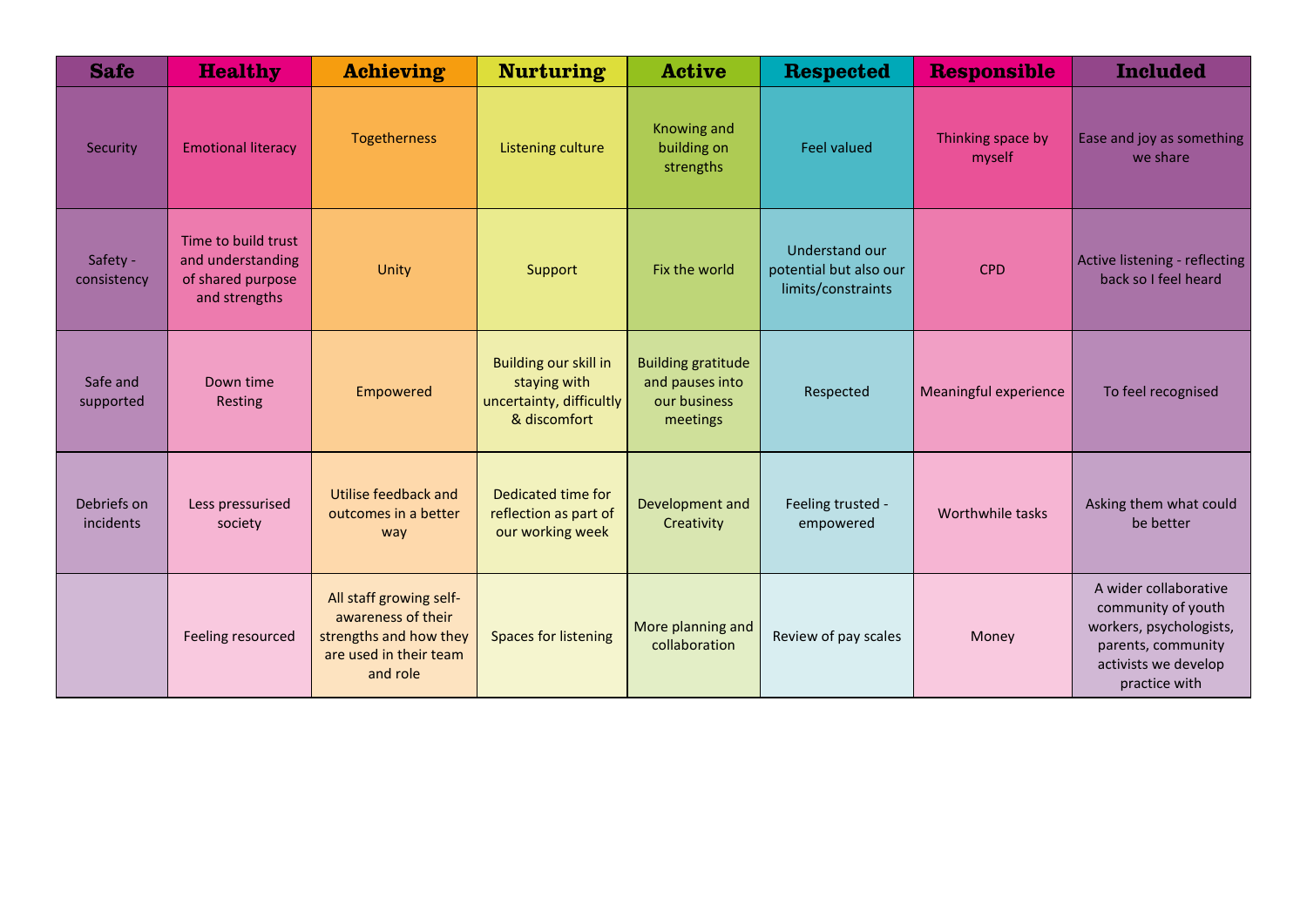| <b>Safe</b> | <b>Healthy</b> | <b>Achieving</b>  | <b>Nurturing</b>                                                   | <b>Active</b>                                                                                               | <b>Respected</b>              | <b>Responsible</b>                                                      | <b>Included</b>          |
|-------------|----------------|-------------------|--------------------------------------------------------------------|-------------------------------------------------------------------------------------------------------------|-------------------------------|-------------------------------------------------------------------------|--------------------------|
|             |                | <b>Priorities</b> | <b>Quiet rooms</b>                                                 | Being able to<br>fully utilise new<br>technology                                                            | End high stakes<br>assessment | Unpicking the damage done by<br>structural injustices and<br>inequities | <b>Group supervision</b> |
|             |                |                   | Putting less pressure on<br>yourself                               | <b>Talk more</b>                                                                                            | Lots of communication         |                                                                         |                          |
|             |                |                   | <b>Happiness</b>                                                   | Professional<br>learning to<br>build on our<br>wellbeing<br>practices                                       |                               |                                                                         |                          |
|             |                |                   | Supported to meet<br>expectations and a shared<br>sense of purpose | Develop how<br>we do<br>feedback and<br>assessment<br>well in class<br>rather than<br>away from<br>learners |                               |                                                                         |                          |